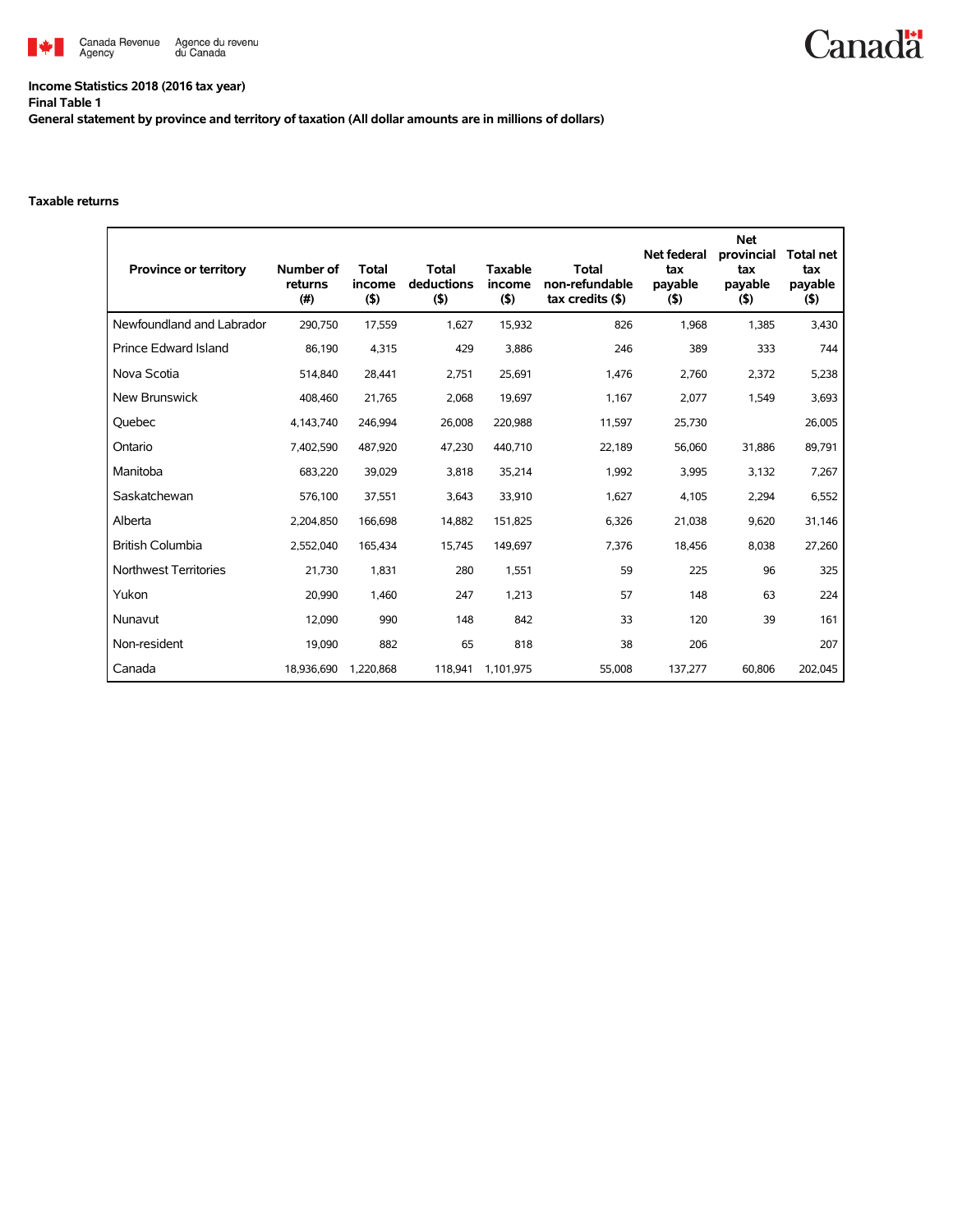

## **Non-taxable returns**

| <b>Province or territory</b> | Number of<br>returns<br>(#) | <b>Total</b><br>income<br>$($ \$) | <b>Total</b><br>deductions<br>$($ \$) | <b>Taxable</b><br>income<br>(5) | <b>Total</b><br>non-refundable<br>$tax$ credits $($)$ | Net federal<br>tax<br>payable<br>$($ \$) | Net<br>provincial<br>tax<br>payable<br>$($ \$) | <b>Total net</b><br>tax<br>payable<br>$($ \$) |
|------------------------------|-----------------------------|-----------------------------------|---------------------------------------|---------------------------------|-------------------------------------------------------|------------------------------------------|------------------------------------------------|-----------------------------------------------|
| Newfoundland and Labrador    | 142,690                     | 1,735                             | 560                                   | 1,182                           | 375                                                   |                                          |                                                |                                               |
| <b>Prince Edward Island</b>  | 31,320                      | 366                               | 97                                    | 273                             | 84                                                    |                                          |                                                |                                               |
| Nova Scotia                  | 238,550                     | 2,783                             | 711                                   | 2,110                           | 634                                                   |                                          |                                                |                                               |
| <b>New Brunswick</b>         | 206,460                     | 2,619                             | 657                                   | 1,974                           | 560                                                   |                                          |                                                |                                               |
| Quebec                       | 2,426,750                   | 32,044                            | 8,418                                 | 23,876                          | 6,391                                                 |                                          |                                                |                                               |
| Ontario                      | 3,286,590                   | 32,644                            | 11,322                                | 21,812                          | 7.956                                                 |                                          |                                                |                                               |
| Manitoba                     | 301.740                     | 2.902                             | 778                                   | 2,158                           | 793                                                   |                                          |                                                |                                               |
| Saskatchewan                 | 274,600                     | 3,291                             | 889                                   | 2,461                           | 717                                                   |                                          |                                                |                                               |
| Alberta                      | 909.990                     | 11,216                            | 2,972                                 | 8,382                           | 2,319                                                 |                                          |                                                |                                               |
| <b>British Columbia</b>      | 1,247,920                   | 14,765                            | 3,733                                 | 11,194                          | 3,250                                                 |                                          |                                                |                                               |
| <b>Northwest Territories</b> | 10.670                      | 117                               | 40                                    | 77                              | 26                                                    |                                          |                                                |                                               |
| Yukon                        | 7,730                       | 117                               | 43                                    | 75                              | 20                                                    |                                          |                                                |                                               |
| Nunavut                      | 9,940                       | 102                               | 43                                    | 59                              | 24                                                    |                                          |                                                |                                               |
| Non-resident                 | 43,160                      | 241                               | 143                                   | 132                             | 65                                                    |                                          |                                                |                                               |
| Canada                       | 9,138,080                   | 104,942                           | 30,406                                | 75,766                          | 23,214                                                |                                          |                                                |                                               |